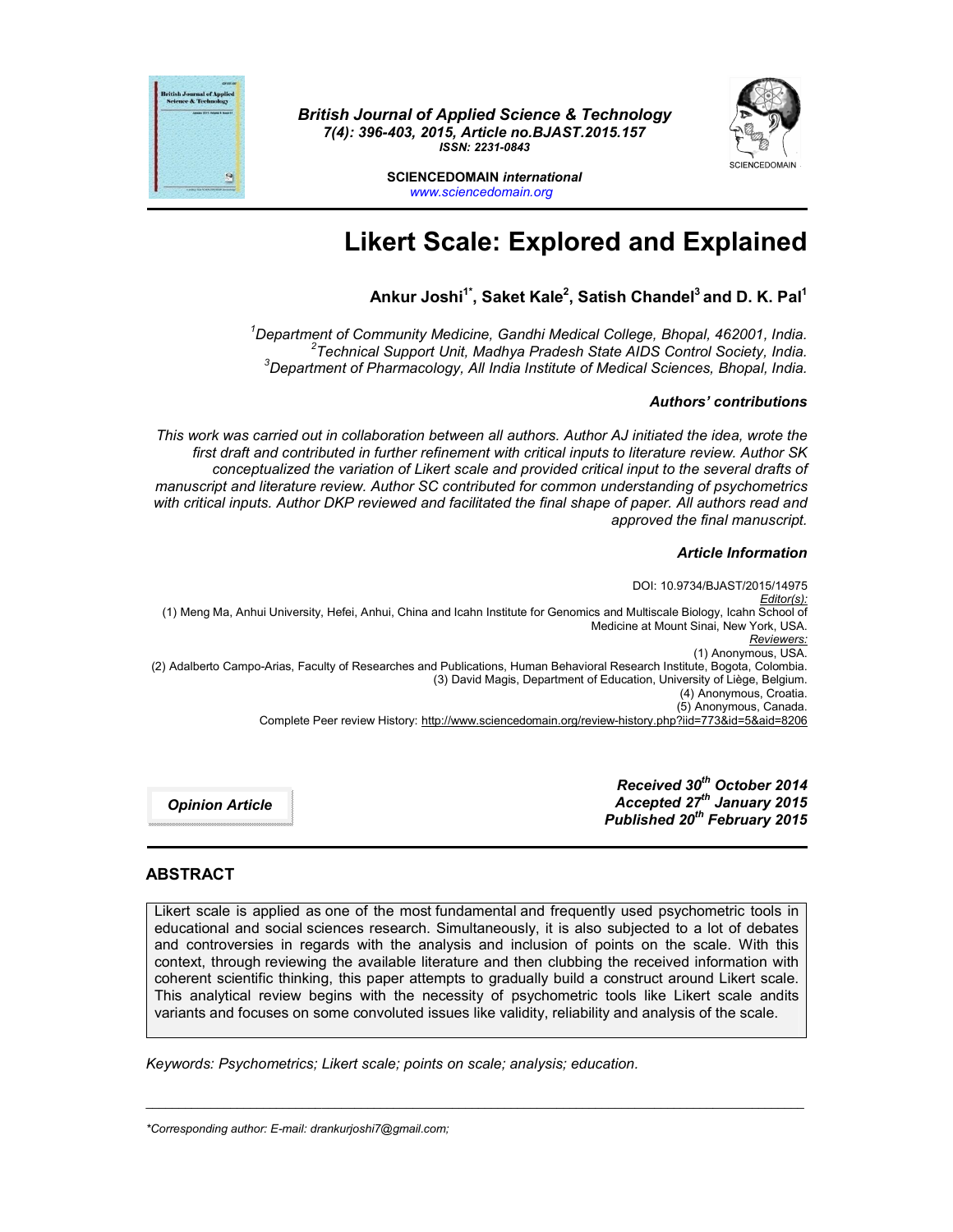#### **1. INTRODUCTION**

Nothing is more than a fear you cannot name. ― Cornelia Funke, Inkheart

Since the inception of human race there is an inclination to capture the ethereal attributes of human behaviour and performance. Simultaneously, it has been a challenge from the same time to quantify the thing which cannot be measured through conventional measurement techniques. The perceived need of this quantification lies in the necessity to transform an individual's subjectivity into an objective reality. Attitude, perceptions and opinions are such qualitative attributes amenable for quantitative transformation due to above mention reason. Qualitative research techniques do try to compensate, by depicting the complexity of human thoughts, feelings and outlooks through several social science techniques, still the quantification of these traits remains a requirement and that's how psychometric techniques come into picture.

#### **2. PSYCHOMETRICS AND LIKERT SCALE**

Psychometrics techniques are being developed, instituted and refined in order to meet the quantification of traits like ability, perceptions, qualities and outlooks- the requirement of social sciences and educational researches [1,2]. Psychometrics operates through two ways; the first is to formulate approaches (theoretical construct) for measurements, followed by development of measuring instruments and their validation. Stanford Binet test (measures human intelligence) and Minnesota Multiphasic Personality Inventory (measures human personality) are the example for the same. The content in such instruments are rather 'pre-fixed' [3,4,5]. The another path is same up to formulation of theoretical construct for the measurement. This conceptualization is followed by operational assembly of abstract ideas/experiences/issues under investigation into some statements (items) largely quided by the aim of the study. This permits the contents (items) in such scales/models to be rather flexible and need based. Rasch measurement model (use for estimation of ability), Likert scale (measures human attitude) are the examples of such scales in Psychometrics used widely in the social science & educational research [3,4,5].

Likert scale was devised in order to measure 'attitude' in a scientifically accepted and validated

manner in 1932 [6,7]. An attitude can be defined as preferential ways of behaving/reacting in a specific circumstance rooted in relatively enduring organization of belief and ideas (around an object, a subject or a concept) acquired through social interactions [8]. This is clear from this discourse mentioned above that thinking (cognition), feeling (affective) and action (psychomotor) all together in various combination/permutation constitute delivery of attitude in a specified condition. The issue is how to quantify these subjective preferential thinking, feeling and action in a validated and reliable manner: a help is offered by Likert scale [9,10].

The original Likert scale is a set of statements (items) offered for a real or hypothetical situation under study. Participants are asked to show their level of agreement (from strongly disagree to strongly agree) with the given statement (items) on a metric scale. Here all the statements in combination reveal the specific dimension of the attitude towards the issue, hence, necessarily inter-linked with each other [11].

With this context, this exploratory article attempts to describe two confusing issues related with Likert scale- (would be) preferable numbers of points on a scale and analysis of the scale. During one of the contributing authors' participation in a web based conversational learning forum on medical education. These two issues emerged as thrust area amenable for further exploration and lucid explanation for the educational researchers. An initial literature searched by authors led to aggregation of mutual conflicting evidences which compelled us to reexplore and further construct arguments based upon accumulated knowledge.

#### **3. LIKERT SCALE AND ITS VARIATION**

Before proceeding further, let's have a brief look on several constructional diversities of a Likert scale as the analytical treatment and interpretation with Likert scale largely depends upon these diversities.-Symmetric versus asymmetric Likert scale- If the position of neutrality (neutral/don't know) lies exactly in between two extremes of strongly disagree (SD) to strongly agree (SA), it provides independence to a participant to choose any response in a balanced and symmetric way in either directions. This construction is known as symmetric scale. On the other hand, asymmetric Likert scale offer less choices on one side of neutrality (average) as compared to other side. Asymmetric scale in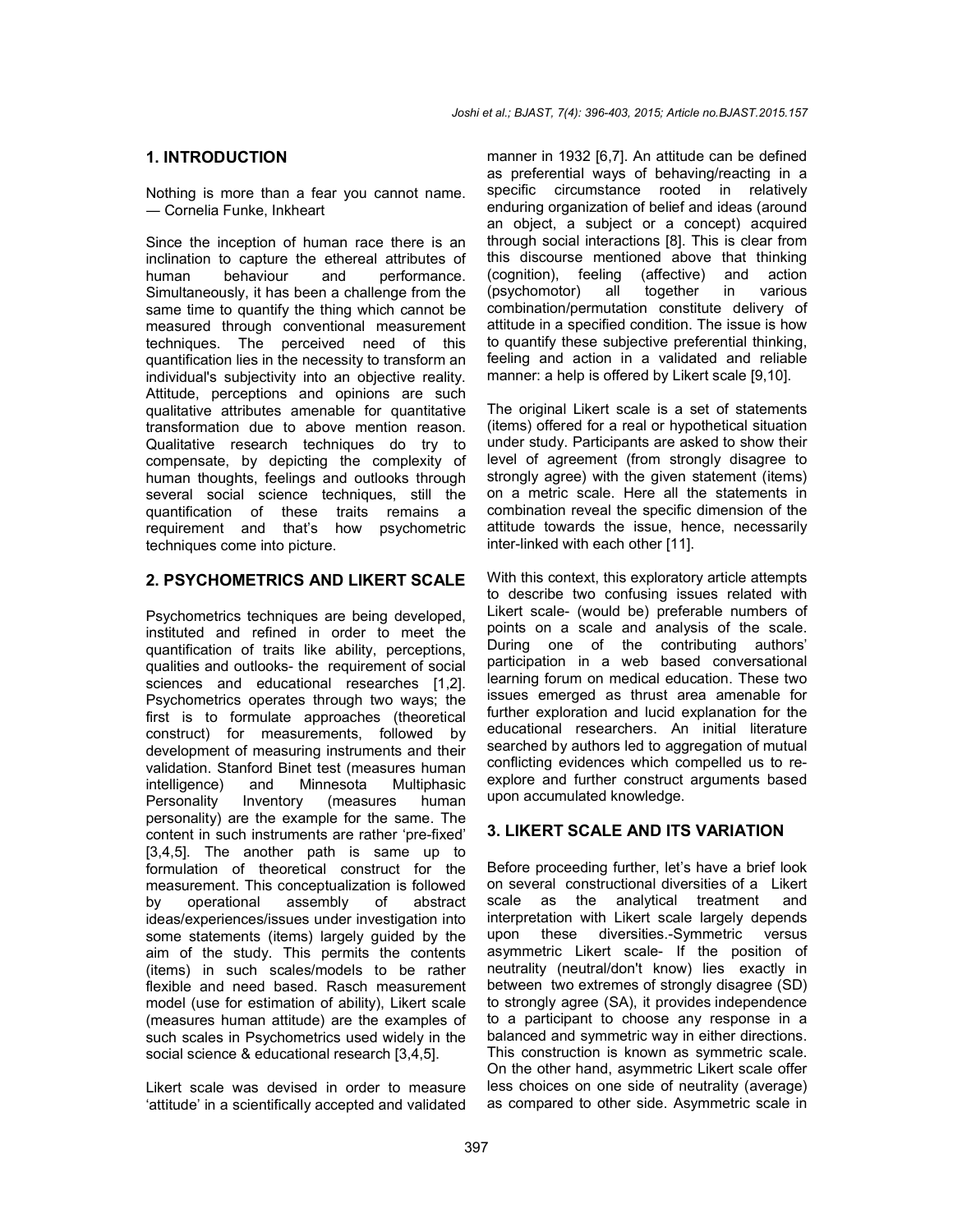some cases also indicatesipsative (forced) choices where there is no perceived value of indifference/neutrality of the researcher [12, 13,14].

Seven /ten point scale - They are the variation of 5 point scale in which adjacent options are less radically different(or more gradually different) from each other as compare to a 5 point scale. This larger (step by step) spectrum of choices offers more independence to a participant to pick the 'exact' one (which he prefers most) rather than to pick some 'nearby' or 'close' option [15]. These variations are discussed in more details (in reference with validity and reliability) further in this paper.

Likert and Likert type scale- The construction of Likert (or Likert type) scale is rooted into the aim of the research Sometimes the purpose of the research is to understand about the opinions/perceptions of participants related with single 'latent' variable (phenomenon of interest) .This 'latent' variable is expressed by several 'manifested' items in the questionnaire. These constructed items in a mutually exclusive manner address a specific dimension of phenomenon under inquiry and in cohesion measure the whole phenomena. Here during analysis, the scores of the all items of the questionnaire are combined (sum) to generate a composite score, which logically in totality measures anuni-dimensional trait. This instrument is known as Likert scale.

Sometimes the primary interest of the researcher is not to synthesize the stance of the participants per se but to capture feelings, actions and pragmatic opinion of the participants about mutually exclusive issues around phenomenon/s under study. This fact demands the individual analysis of item to ascertain the participants' collective degree of agreement around that issue. The scale used so can be labeled as Likert type and not Likert scale [16]. A word of caution; this 'direction of enquiry' must be decided during the planning phase and at least during the designing of questionnaire and not at the time of analysis.

### **4. IS 7 POINT LIKERT SCALE BETTER THAN 5 POINT LIKERT SCALE? - A PERSPECTIVE CONTROVERSY OR ESTABLISHED WITH A CONSENSUS?**

Since the advent of Likert scale in 1932, there have been debates among the users about its best possible usability in term of reliability and validity of number of points on the scale [17-20].

Likert (1932,7) in his original paper, discussed about the infinite number of definable attitudes existing in a given person with possibility of grouping them into "clusters" of responses. He further conversed about the assumption of his "survey of opinions" on which he provided his results and psychological interpretations [21]. The key assumptions of his survey being firstly, the presentation of item on scale are such that, so as to allow the participants to choose clearly opposed alternatives. Secondly, the conflicting issues chosen were empirically important issues thus, results themselves constituting an empirical check on the degree of success.

Thus, it is argued in particular context of clustering of attitudes. Considering reliability of the responses from participants in a survey, chances are that the 7 point scale may perform better compared to 5 point scale owing to the choice of items on scale defined by the construct of survey. The 7 point scale provides more varieties of options which in turn increase the probability of meeting the objective reality of people. As a 7-point scale reveals more description about the motif and thus appeals practically to the "faculty of reason" of the participants [19,20].

A respondents' absolute agreement with the motif of topic may lie between the two descriptive options provided on a 5 point scale. On repeated administration, he/she may differ in choosing one of the options, e.g. 3 instead of 4 when the person thinks in between the two of the response options on 5 point scale. A 7 point scale may eliminate this problem up to an extent, by eliciting retrieval beyond the utmost level of agreement provided by a 5 point scale, the dilemma of choosing between the two undesirable points on 5 point. Hence this dilemma of forced choosing between two equally undesirable point imposed by the 5-point Likert scale may be addressed up to a extent by offering more choices (in between) by a 7-point scale [22-24]. The provision of number of scale points, 5 point or 7 point, would be more engaging to the minds of respondents when the items on the scale carry the statement of ideas near the truth of the universe for both the participants and the surveyor. It may create the 'curves of reliability' around the 'zenith of validity'. The dilemma of choice and explicit greater extent of measurement by 7 point scale is very much in the territory of the reason of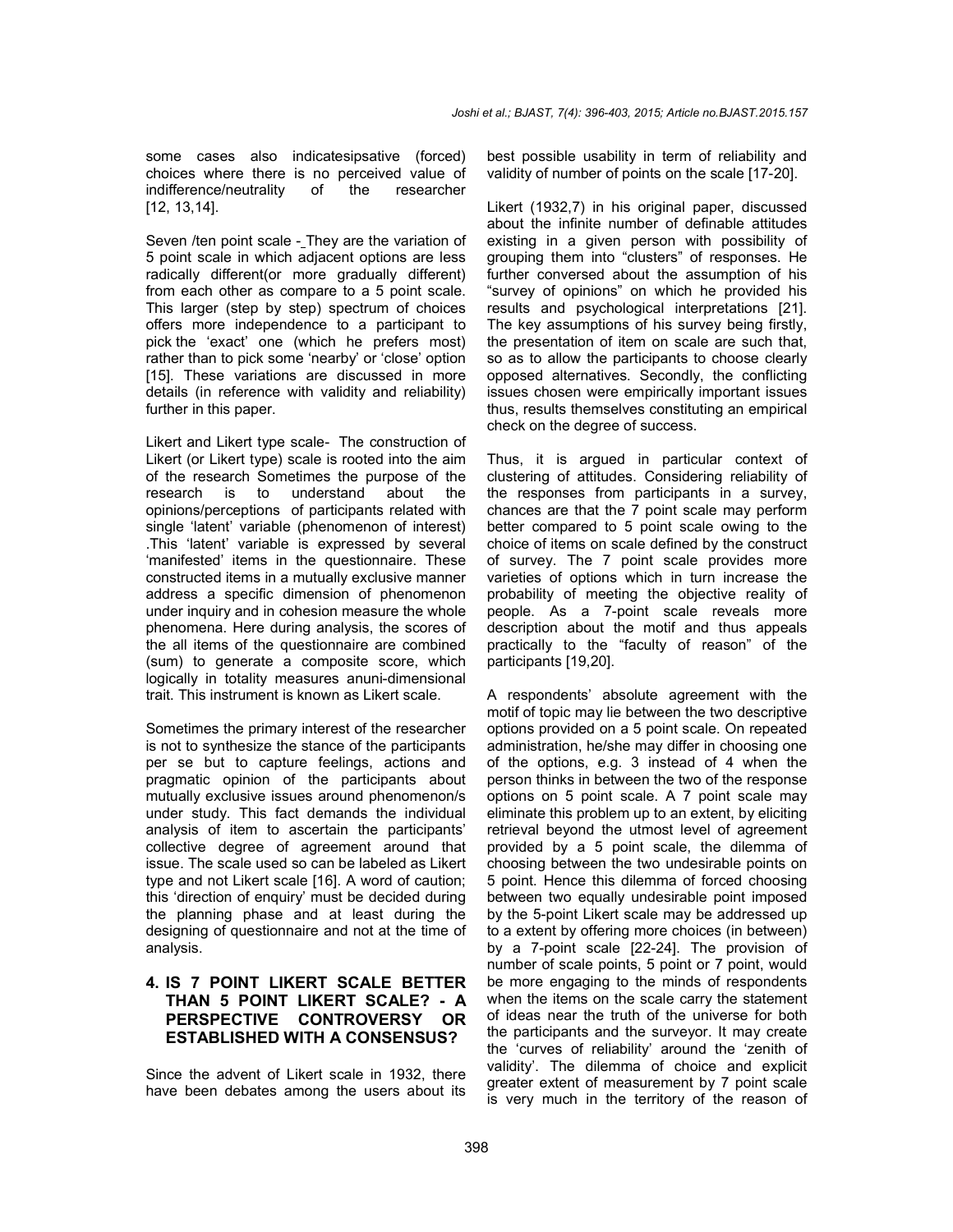response without which consideration of reliability is of no weight [19].

Validity of Likert scale is driven by the applicability of the topic concerned; in context of respondents' understanding and judged by creator of the response item. We can appreciate it by an example: "How efficacious is a therapeutic modality in treating a particular disease?" This question when asked to a group of individuals, indifferent with the disease or the modality, the response pattern may remain similar, independent of the number of point on the scale. The responses may cluster around center or to the extreme ends. On the contrary, when the topic concerned is relevant to the respondents' context provision of more option, may add to the content & construct validity of the scale. Providing options more close to the original view of the respondent reduce the role of ambiguity in the responses [23,12]. Furthermore, comprehension of all items and points on a scale needs a judgment time and a memory span different for different means and also depends on communication mode. While listening to the responses of a long scale may discern the various options on the scale with lesser time to judge compared to a written scale. Written scale thus will add to validity even with more points on the Likert scale. Also research concerning span of immediate memory support this notion of accuracy of response categories around seven, as human mind has span of absolute judgment that can distinguish 7 categories at a time [25].

#### **5. ANALYSIS OF THE ITEM RESPONSE**

Before we proceed to the method of analysis available to Likert scale, a very fundamental but equally controversial question should be addressed- which type of scale Likert is?

There are two schools of thoughts - One school considers Likert scale as ordinal and other treats it as Interval scale. This conflict is primarily rooted into the question: whether points on a items are equivalent and equidistant? Points on scale are not close enough to consider them equal (in other words strongly agree is definitely away from agree and agree is away from neutral), they should be considered as nonequivalent entity. There is an agreement in both schools for the above fact. The conflict arises on asking another question: if the points on scale are non –equivalent, are they equi-distant (in

other words is 'neutral' of same distance from 'agree' as 'agree' from 'strongly 'agree')? This question is important as by answering of this question only, one can decide whether Likert scale can be treated as Interval scale?

The first school of researchers and statisticians consider Likert scale as ordinal scale. They argue that choices or responses are arranged in some ranking order. However, as this scale doesn't show the relative magnitude and distance between two responses quantitatively, it can't be treated as interval scale. The other school interprets this dilemma from a different perspective, stating that when the aim of the researcher is to 'combine' all the items in order to generate a 'composite' score for an individual rather than separate analysis of single item responded by all individuals, then this individualistic summative score (for all the items) of a participant shows a sensible realistic distance from the individual summative score of another individual; hence, can be labeled as 'interval estimates' [26,16].

To understand this concept, let's assume a scenario in which the aim of the researcher is to measure the attitude towards classroom lectures and to make out relative preferences (library reading and small group teaching) compared with lecture. (Fig. 1) He designs the following survey instrument on a 5 point Likert scale for the stated aim-

The first question of importance is: 'Can these items be clubbed (see together) in order to generate a composite index for measuring the attitude?' In order to evaluate their appropriateness for transformation into a single composite index, following points can be considered-

- 1. Whether the items are arranged in logical sequence?
- 2. Whether the items are closely interrelated but provide some independent information as well?
- 3. Whether there is some element of 'coherence/expectedness' between responses (whether next response can be predicted up to some extent based upon previous one)?
- 4. Whether each item measures a distinct element of the issue?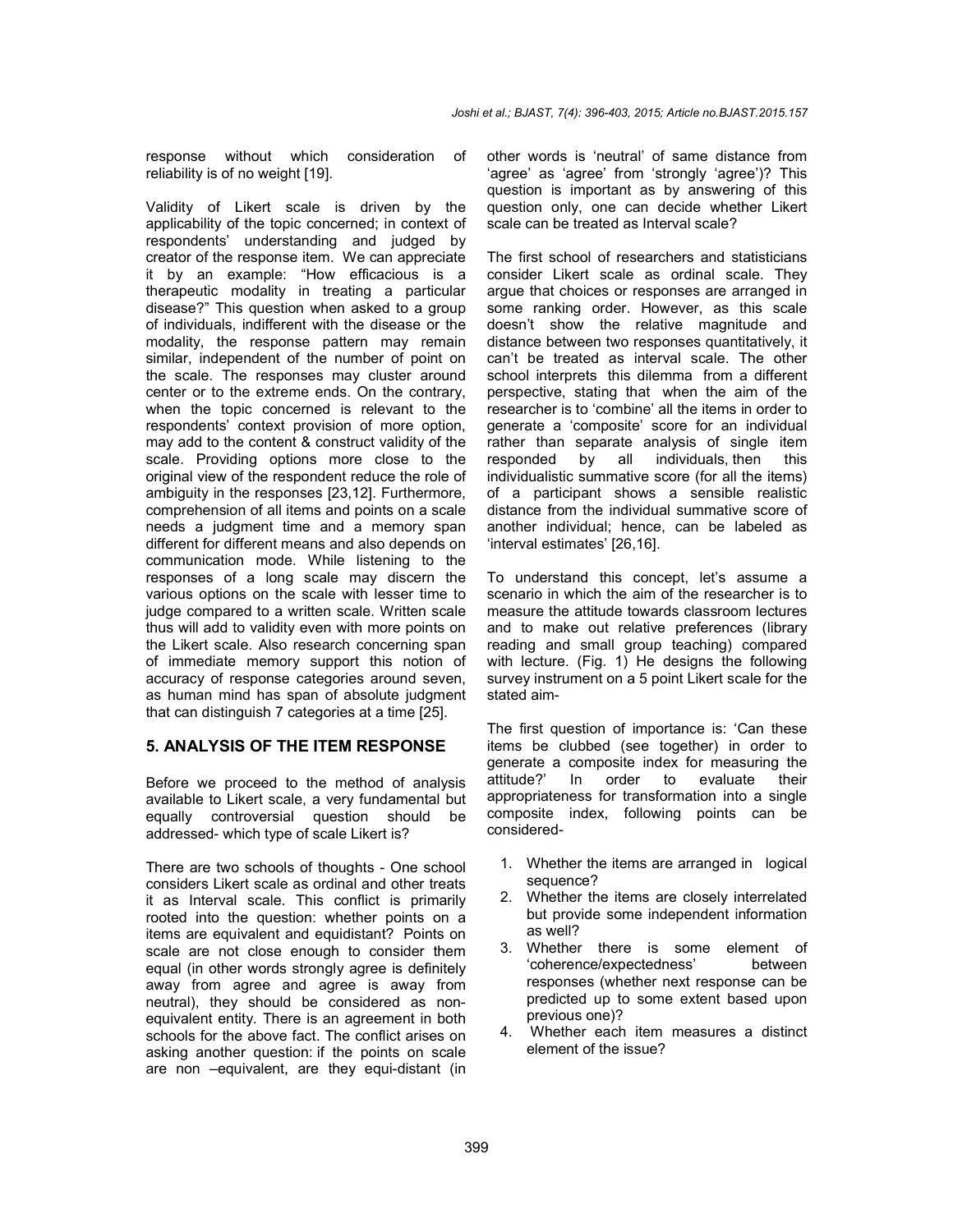| <b>Items</b>                                                                                                                                    | <b>SD</b> | D              | N                       | A | <b>SA</b> |
|-------------------------------------------------------------------------------------------------------------------------------------------------|-----------|----------------|-------------------------|---|-----------|
| 1. Lectures are usually dominated with monologue without revealing the application of<br>what is being taught.                                  |           |                |                         |   |           |
| 2. The information provided in lecture is very much textual and can be retrieve easily<br>though text book.                                     |           | $\overline{2}$ | $\overline{\mathbf{3}}$ |   |           |
| 3. Lectures usually fail to generate curiosity and further motivation to know more<br>about the topic                                           |           |                | 2, 3, 4                 |   |           |
| 4. I would like to spend time in self directed reading owing to the opportunity of<br>control on pace and choices of learning                   |           | $\mathcal{D}$  | $\mathbf{R}$            |   |           |
| 5. I would like to attend Small Group Teaching (SGT) session owing to the<br>opportunity of more interaction and liveliness of the environment. |           |                | $2^{\circ}$             |   |           |





**Fig. 2. Choice of Analysis of Likert Items: Aim and Construct of Research**

If answer to all the above questions is affirmative for all the items of a set, they may be combined to construct a composite index which measures the collective stance of the participant towards phenomenon under study. In the above example as item 1, 2 and 3 fulfill all four criteria for each other, they may be combined and can be treated further in unison.

On the other hand, item-4 and item-5, offer separate and sovereign (mutually exclusive) preferences regarding two different teachinglearning methods: self-directed reading and small group teaching. Hence, they can't be combined and further they should be analyzed independently from item 1, 2 and 3 and even from each other.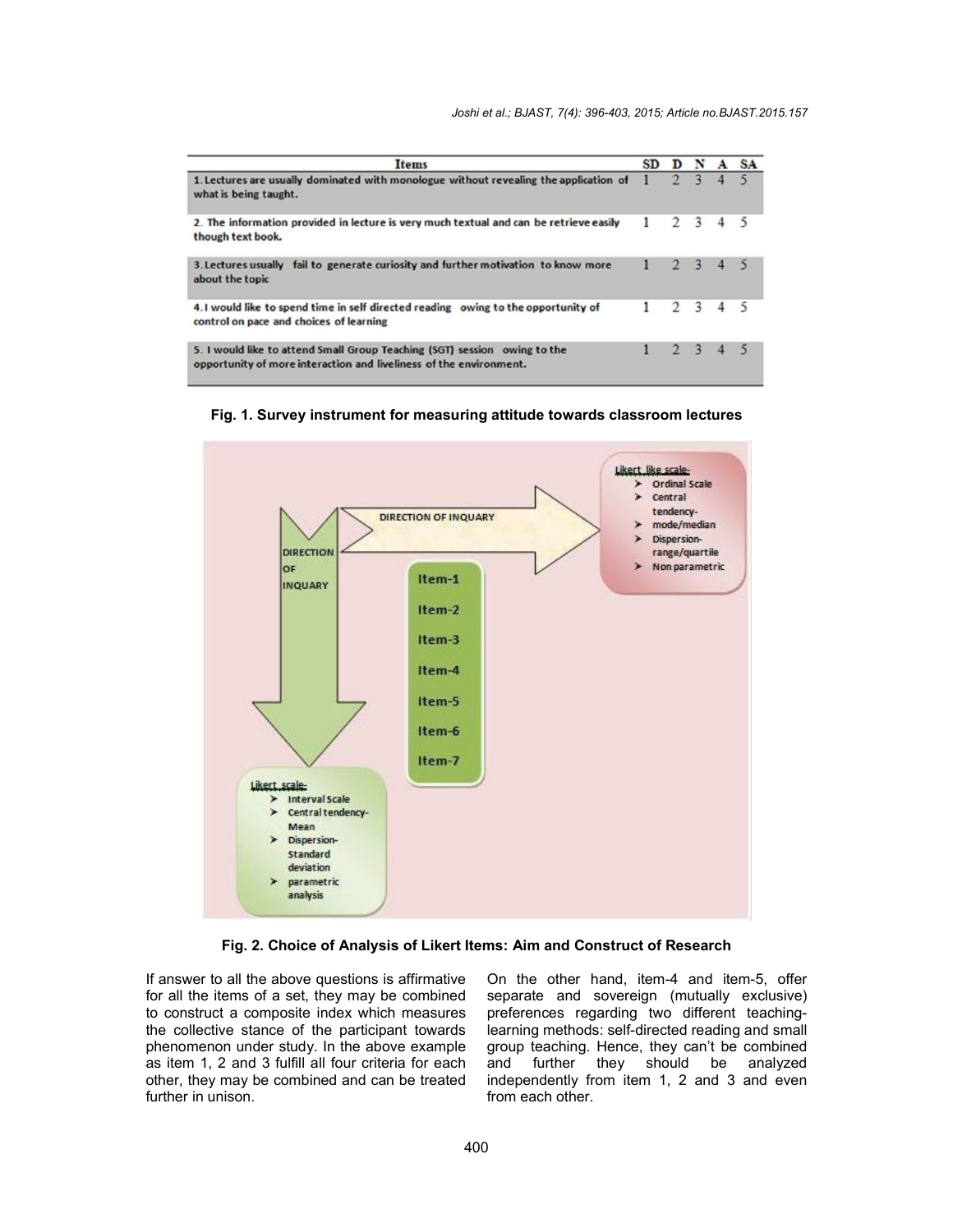After this assertion of eligibility for combination, the next question arises- On what scale can item 1, 2 and 3 be treated and what is the appropriate measurement scale for item4 and item-5?

The answer of the above question lies in another question asked by Stevens in his famous paper: 'what are the rules (if any) under which numerals are assigned?' Here we see (a) the minimum score one can secure for first three items is 3 (and not an absolute zero). The reason for this apparently dislike for zero lies in the fact that in psychometrics, attitude is preferably measured in positive degree and being the 'strongly disagree 'cannot be equated with 'absolute disagreement'; there is always something below than strongly disagree. Zero also gives the notion of neutrality rather disagreement (the attitude is zero; means one is apathetic to issue) (b) Each numeral conveys the same meaning in all three items (i.e. 3 denotes the neutral in all three items) (c) As mentioned above, all three items can be clubbed while satisfying the content and criterion validity. This sentence needs a little more explanation. The idea or concept behind framing item 1, 2 and 3 is to capture the opinion of participants about the lecture. This theoretical construct how well can be transformed into operating reality, can be ascertained by looking at relevant content domains (content validity/reflection of construct), ability to distinguish opinion on lecture from other teaching modality (concurrent validity) and similarities among items 1 to 3 and dissimilarities from item 4 and 5 (convergent and discriminant validity). Concurrent, convergent and discriminant validities are the domains of criterion validity. Before deciding any statistical treatment to items, all the items must be scrutinized for validity issues.

If we look into point (a), (b) and (c) in cohesion for the set of item 1, 2 and 3, that composite score for the item-1, 2 and 3 can be compared with another composite score for another individual on an interval scale. A 'rank-order' among the composite scores can be presumed as well as equality of interval among related composite scores can also be postulated. The specific point on a particular item is conveying the same meaning for all individuals (for item -2 point 3 on Likert scale denotes 'neutral' among all individuals.) Moreover a specific point (say 2 for disagree) is conveying the same meaning (same extent of disagreement) in all the items and there is no absolute zero in scale (minimum achievable score is 3). From the discourse, this can besafely assumed (after going through all these mathematical characteristics with due consideration of validity related issues) that the obtained composite data for item 1, 2 and 3 for all the participants can be treated on an interval scale.

The truth has different dimension in case of item 4 and item 5. Item -4 and 5 being a mutually exclusive observation from each other (opinion on self-directed reading/ small group teaching) and from item 1, 2 and 3 should be treated differently. They may not be combined (validity restriction) for an individual as they are nowhere providing complementary observation.

Still item 4 and 5 can be treated on a certain measurement scale. The arguments for this assumption are –first, a specific point (say point - 4) for a particular item ( (say for item-4) conveys the same meaning (agree) for all individuals treated on that item and second, response variables obtained for a single item from all the individuals can be arranged in any order preserving transformation (like square, multiplication, square root etc.) to the response variable(the rank order remains unaffected) .... so an ordinal scale's assumptions and treatment is applicable on this subset of items (4 and 5).

Once it is clear that under which rules the items are categorized and what the direction of inquirv is, it becomes obvious that the further statistical treatment as per their assignment into ordinal or interval scale.

#### **6. CONCLUSION**

The crux that can be extracted from the above inductive arguments and logical interpretation is that the methods adopted for Likert scale analysis largely depends on the item response variable assignment into ordinal or interval scale which in turn depends on the construct of the research instrument. This construct of research instrument can be derived from objectives of study and objectives are the operational form of theoretical construct of phenomenon under inquiry. In other words, designing of instruments based upon objectives and frameworks of study decides further statistical treatment.

Hence if one wishes to combine the items in order to generate a composite score (Likert scale) of a set of items for different participants, then the assigned scale will be an interval scale (Fig. 2 above). The measures for central tendency and dispersion for an interval scale are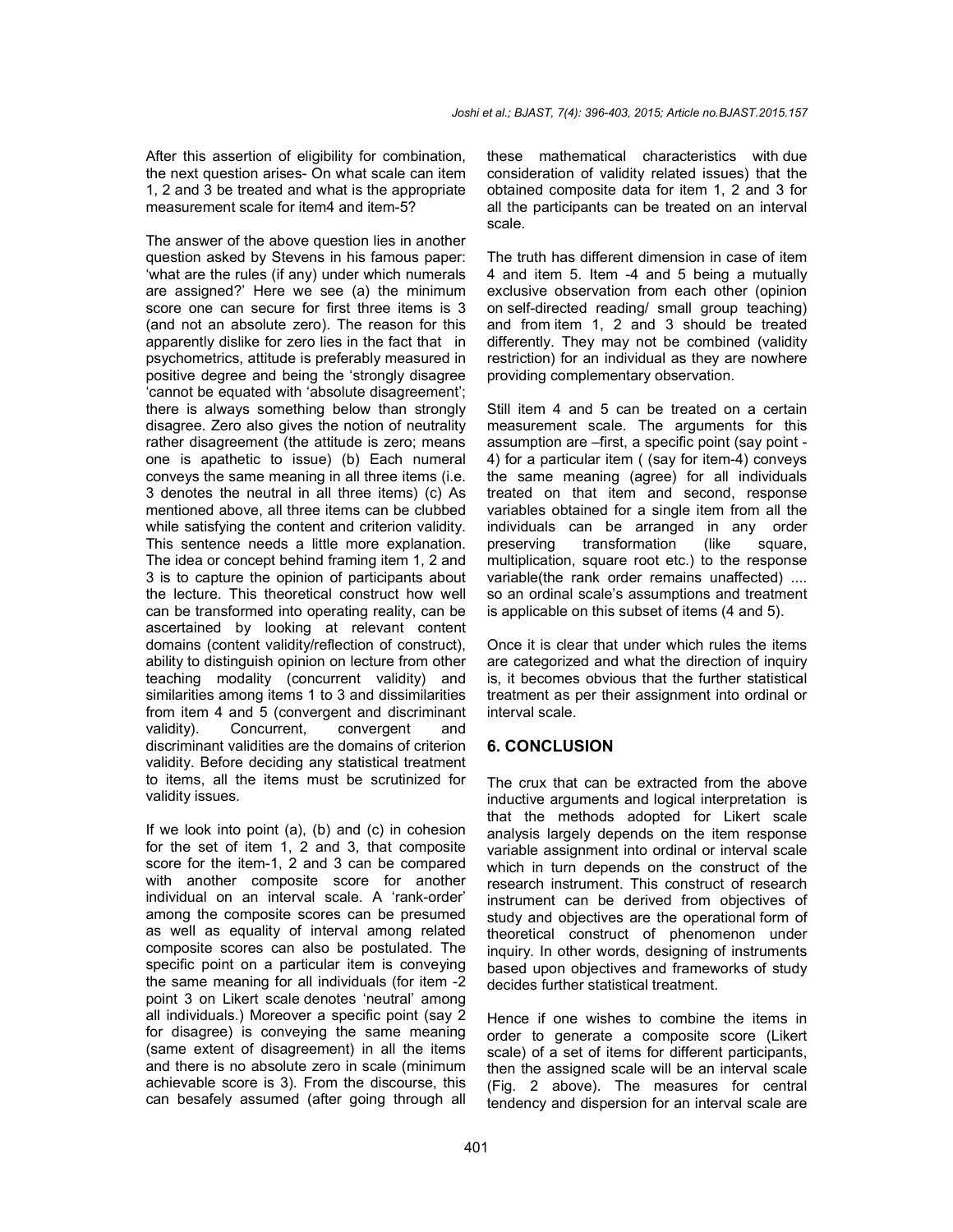mean and standard deviation. Further this data set can be statistically treated with Pearsons' correlation coefficient (r), Analysis of Variance (ANOVA) and regression analysis.

As opposed to, if researcher wishes to analyze separate item (no composite score; Likert type scale), the assigned scale for such data set will be ordinal (Fig. 2 above). Needless to say, the recommended measure of central tendency and dispersion for the ordinal data are the median (or the mode) & frequency (or range). An ordinal data set can further be statistically tested by nonparametric techniques such as Chi-square test, Kendall Tau B or C test.

Before wrapping up, it is imperative to transform an abstract issue into figurative shape in order to measure it up to best possible extent. Simultaneously, this is an integrate process reason being influenced by perspective and subjectivity of researcher. Still all attempts should be directed for quantification of such qualitative attributes as -'what get measured, get managed.' (Peter Druker).

#### **COMPETING INTERESTS**

Authors have declared that no competing interests exist.

#### **REFERENCES**

- 1. Cook DA, Beckman TJ. Current concepts in validity and reliability for psychometric instruments: Theory and application. The American Journal of Medicine. 2006;119 (2). DOI:10.1016/j.amjmed.2005.10.036.
- 2. Shea JA, Fortna GS. Psychometric Methods. In: Norman GR, Van der Vleuten CPM, Newble DI, editors. International Handbook of Research in Medical Education. Dordrecht: Kluwer Academic Publisher. 2002;97-126.
- 3. Youngstrom EA, Glutiing JJ, Watkins MW. Stanford-Binet intelligence scale: Fourth Edition (SB4): Evaluating the empirical bases for interpretations. In: Reynolds CR, Kamphaus RW, editors. Handbook of psychological and educational assessment: Intelligence, aptitude, and achievement. New York: Guilford press. 2003;217-242.
- 4. Wu M, Adams R. Applying the Rasch model to psycho-social measurement:<br>A practical approach. Melbourne: A practical approach. Melbourne: Educational Measurement Solutions; 2007.
- 5. Croasmun JT, Ostrom L. Using Likert-type scales in the social sciences. Journal of Adult Education. 2011;40:19-22.
- 6. Edmondson DR. Likert scales: A history. Proceedings of the 12<sup>th</sup> Conference on Historical Analysis and Research in Marketing (CHARM). April 28-May1, California, USA; 2005.
- 7. McLeod S. Likert Scale; 2014. Simplypsychology.org. Retrieved:http://www.simplypsychology.org /Likert-scale.html/pdf
- 8. Park K. Social sciences and health. In Park K, editor. Park Text Book of Preventive and Social Medicine. Jabalpur: Bhanot Publishers. 2013;54x-54x.
- 9. Culbertson JM. What is an attitude? Journal of Cooperative Extension. 1963; 79-84.
- 10. Schwarz N, Bohner G. The construction of attitudes. In: Tesser A & Schwarz N, Editors*.* Blackwell Handbook of Social Psychology. Oxford: Blackwell. 2001;436- 457.
- 11. Singh YK. Fundamental of Research Methodology and Statistics. New Delhi: Newage International (P) Ltd. Publisher; 2006.
- 12. Lobsy J, Wetmore A. CDC Coffee Break: Using Likert Scales in Evaluation Survey Work [Internet]; 2014. Cdc.gov. Retrieved:www.cdc.gov/dhdsp/pubs/docs/ CB\_February\_14\_2012.pdf
- 13. Tsang KK*.* The use of midpoint on Likert scale: The implications for educational research*.* Hong Kong Teachers Centre Journal. 2012;11:121-130.
- 14. Malhotra NK. Questionnaire Design and Scale Development. In: Grover R, Vriens M, editors. The Handbook of Marketing Research. California: Sage Publications, Inc; 2006.
- 15. Dawes J. Do data characteristics change according to the number of scale points used? An experiment using 5-point, 7-point and10-point scales. International Journal of Market Research. 2008;50(1):61-77.
- 16. Boone HN, Boone DA. Analyzing Likert Data. Journal of Extension. 2012;50(2). Retrieved:http://www.joe.org/joe/2012april/t t2.php
- 17. Colman AM, Norris CE, Preston CC. Comparing rating scales of different lengths: Equivalence of scores from 5 point and 7-point scales. Psychological Reports. 1997;80:355-362.